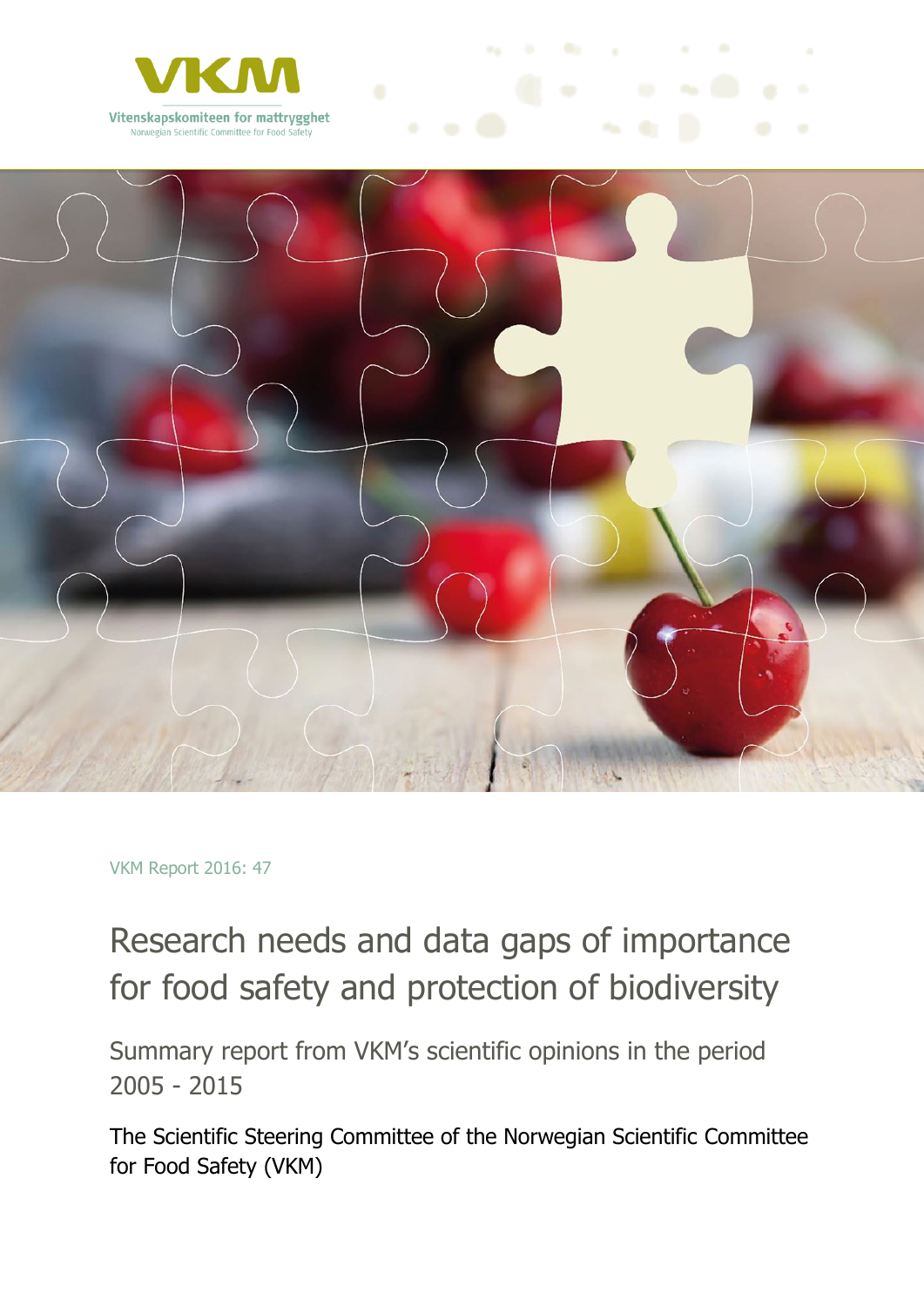Research needs and data gaps of importance for food safety and protection of biodiversity. Summary report from VKM's scientific opinions in the period 2005 – 2015

The Scientific Steering Committee of the Norwegian Scientific Committee for Food Safety (VKM) 2016: 47

ISBN: 978-82-8259-237-6 Norwegian Scientific Committee for Food Safety (VKM) Po 4404 Nydalen N – 0403 Oslo Norway

Phone: +47 21 62 28 00 Email: [vkm@vkm.no](mailto:vkm@vkm.no)

[www.vkm.no](http://www.vkm.no/) [www.english.vkm.no](http://www.english.vkm.no/)

Cover photo: iStock Photo

Suggested citation: VKM. (2016) Research needs and data gaps of importance for food safety and protection of biodiversity. Summary report from VKM's scientific opinions in the period 2005 – 2015. The Scientific Steering Committee of the Norwegian Scientific Committee for Food Safety, ISBN: 978-82-8259-237-6, Oslo, Norway.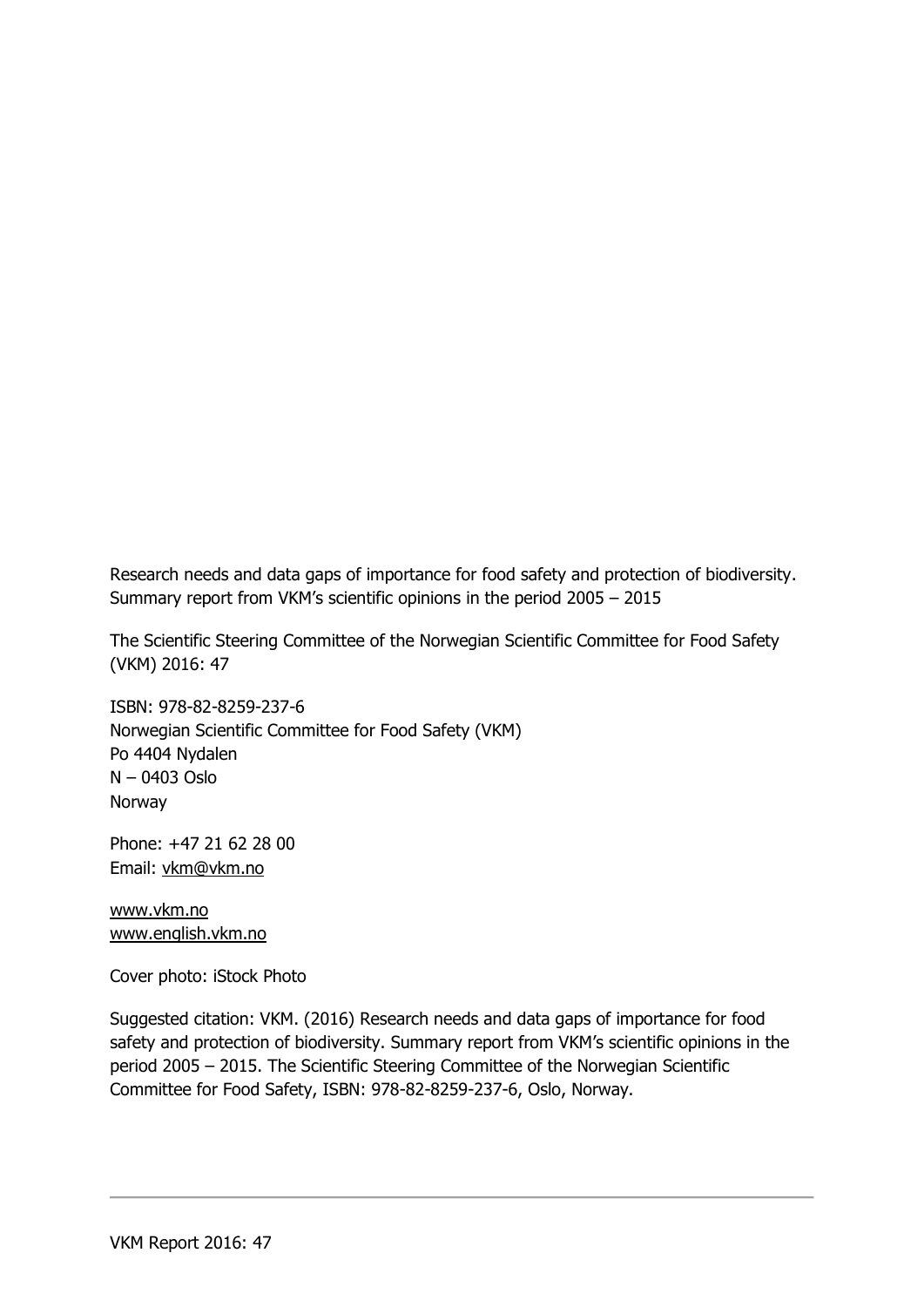# Research needs and data gaps of importance for food safety and protection of biodiversity

Summary report from VKM's scientific opinions in the period  $2005 - 2015$ 

## **The aim of the present report is to highlight research needs and data gaps that are of future importance for food safety and protection of biodiversity.**

The Norwegian Scientific Committee for Food Safety (VKM) produces and communicates scientific opinions, i.e. risk- and risk-benefit assessments, with the main goal of securing food safety and protection of biodiversity.

Food safety is one of the prerequisites for good health, and is on the agenda both nationally and internationally. Since food production, food products on the market and dietary habits as well as the presence of potential hazards are constantly changing, there is a continuous need for new knowledge to ensure safe food.

Biodiversity is the basis for ecosystem health and functioning, and thus for the provision of a range of ecosystem services essential for human well-being. The wide-ranging decline in biodiversity results largely from habitat loss and degradation, increased rates of invasions by deliberately or accidentally introduced non-native species, over-exploitation of natural resources and other human-caused disturbances. The impact of these processes may be further accelerated by climate changes.

Norwegian conditions may in many respects differ from other countries, e.g. dietary habits and climate. Therefore, research and surveillance data from other countries may be of less or no relevance for Norwegian conditions. This knowledge must therefore be obtained nationally by active research communities.

This report includes only research needs and/or data gaps identified in and related to VKM scientific opinions during the period 2005-2015.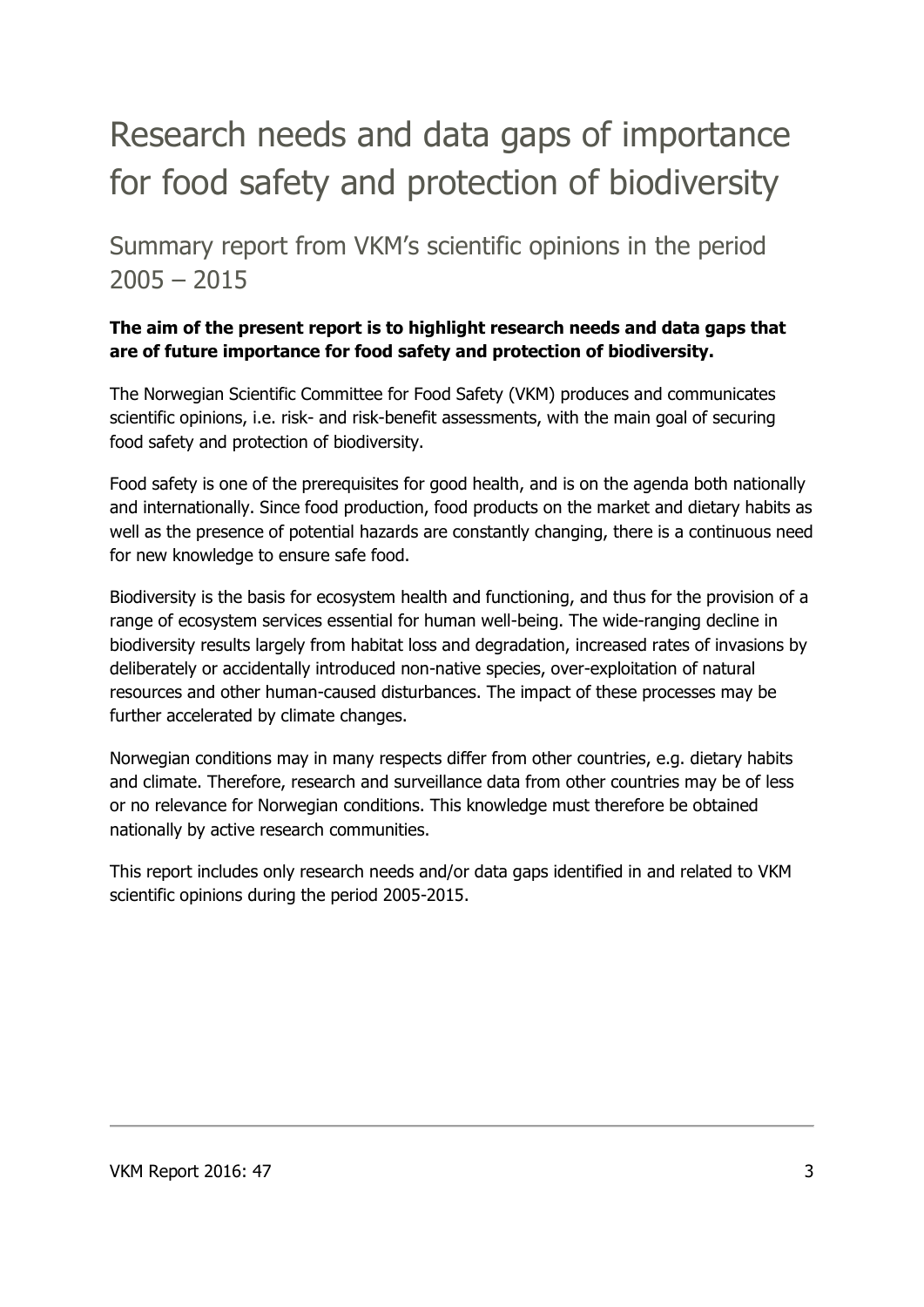## **VKM highlights the following research needs and data gaps as they are of great importance for our society:**

- Knowledge on possible impacts of climate change and globalization on Norwegian food production and the food safety.
- Knowledge on possible impacts of climate change and globalization on Norwegian nature and biodiversity.
- Knowledge on what we eat, which substances the food contains, and the relationship between intake of various foods and health and disease.
- Knowledge on foodborne pathogens, food production and antibiotic resistance in Norway.
- Knowledge on how to assess simultaneous exposure to multiple chemicals.
- Knowledge on health and environmental effects of nanomaterials in food and cosmetics.

## **An overview of more specified reported research needs and data gaps follows below:**

## Agriculture, terrestrial food production and terrestrial animals

- Pesticide fate under Norwegian conditions; degradation, mobility, models for halflives, and the impact of culture plants.
- Plant pests under Norwegian conditions; epidemiology and population dynamics, monitoring, models for behavior and development, and effects of climate changes and/or globalization.
- Non-traditional feed ingredients; impact on animal health and welfare, production efficiency, product quality, and contaminant and nutritional composition of the final food product.
- Data on content of nutrients, contaminants and pathogens in the food production chain (food ingredients and/or processed food), including knowledge on trends.
- Models predicting transfer of contaminants from animal feed to the food chain.
- Foodborne pathogens, antimicrobial resistance in these.

### Fisheries, aquaculture, seafood production and aquatic animals

- Transmission of infectious fish diseases under Norwegian conditions.
- Parameters for fish welfare.
- Effects of water quality on fish health and/or welfare.
- Non-traditional feed ingredients; impact on animal health and welfare, production efficiency, product quality and contaminant and nutritional composition of the final food product.
- Data on nutrients, contaminants and pathogens in the food production chain (food ingredients and/or processed food), including knowledge on trends.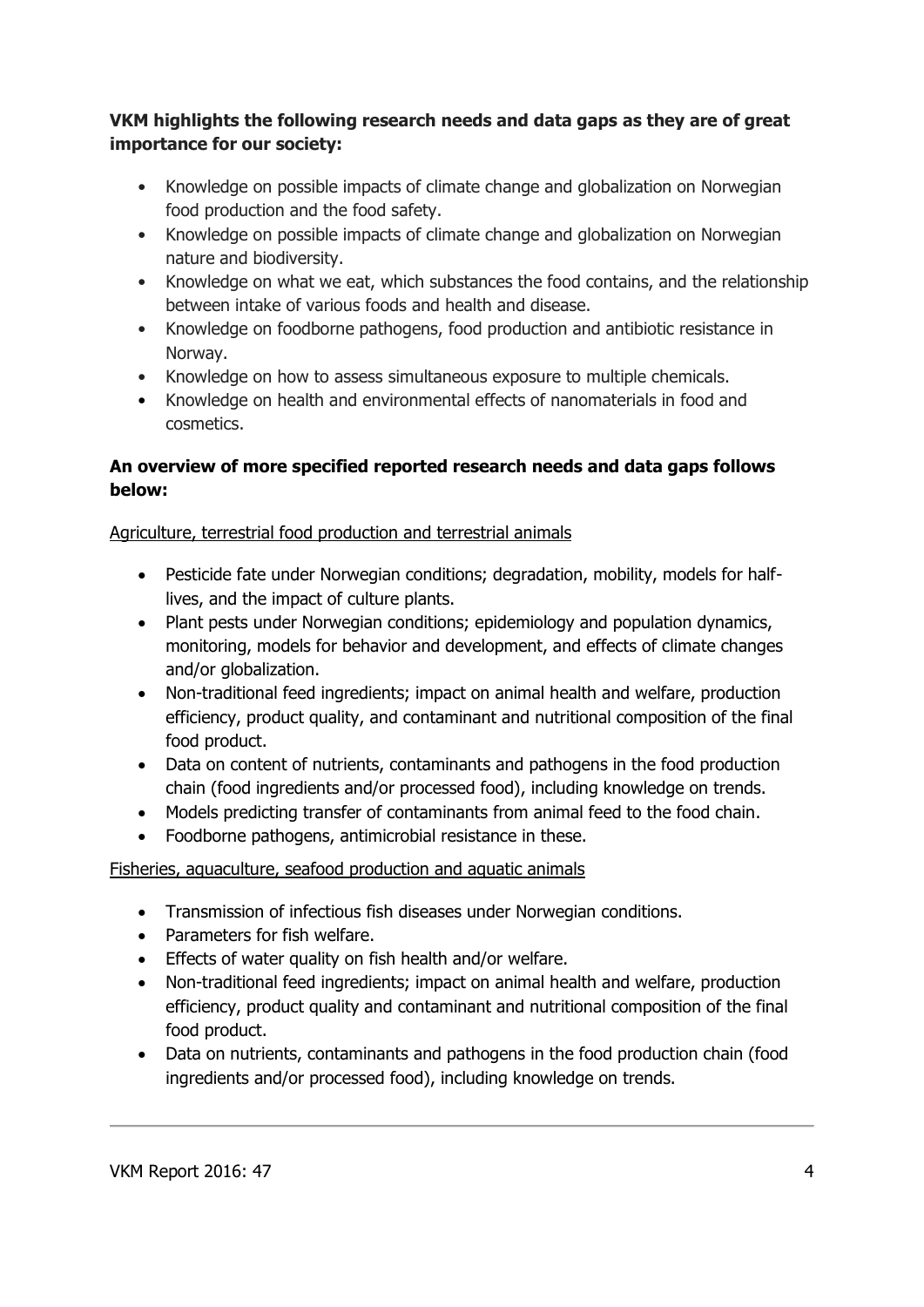Models predicting transfer of contaminants from animal feed to the food chain.

#### Human health

- Data on what we eat, how much, and how often.
- Relationships between food/food groups and the prevention or development of disease.
- Presence and concentration of pathogens in drinking water.
- Diseases caused by foodborne pathogens or contaminants in food and the disease burden (loss of health and mortality).
- The stability and solubility of nanomaterials in food, in the gastrointestinal tract and in biological tissues.
- Negative health effects of organic nanomaterials.
- Skin absorption and metabolism of cosmetic ingredients.
- Exposure and use of cosmetics.
- Toxicological data on nanomaterials in cosmetics.

#### Biodiversity

- Alien species under Norwegian conditions; epidemiology and population dynamics, surveillance, models for behavior and development, and models for effects of climate changes.
- **Effects of pesticides on bees and other pollinating insects.**

#### Combined exposures

Methods for risk assessment of combined exposures of chemicals.

#### Surveillance data for food and diet

 A regularly updated food database with data on food intake in the Norwegian population and data on presence and concentrations of nutrients, contaminants and foodborne pathogens in food.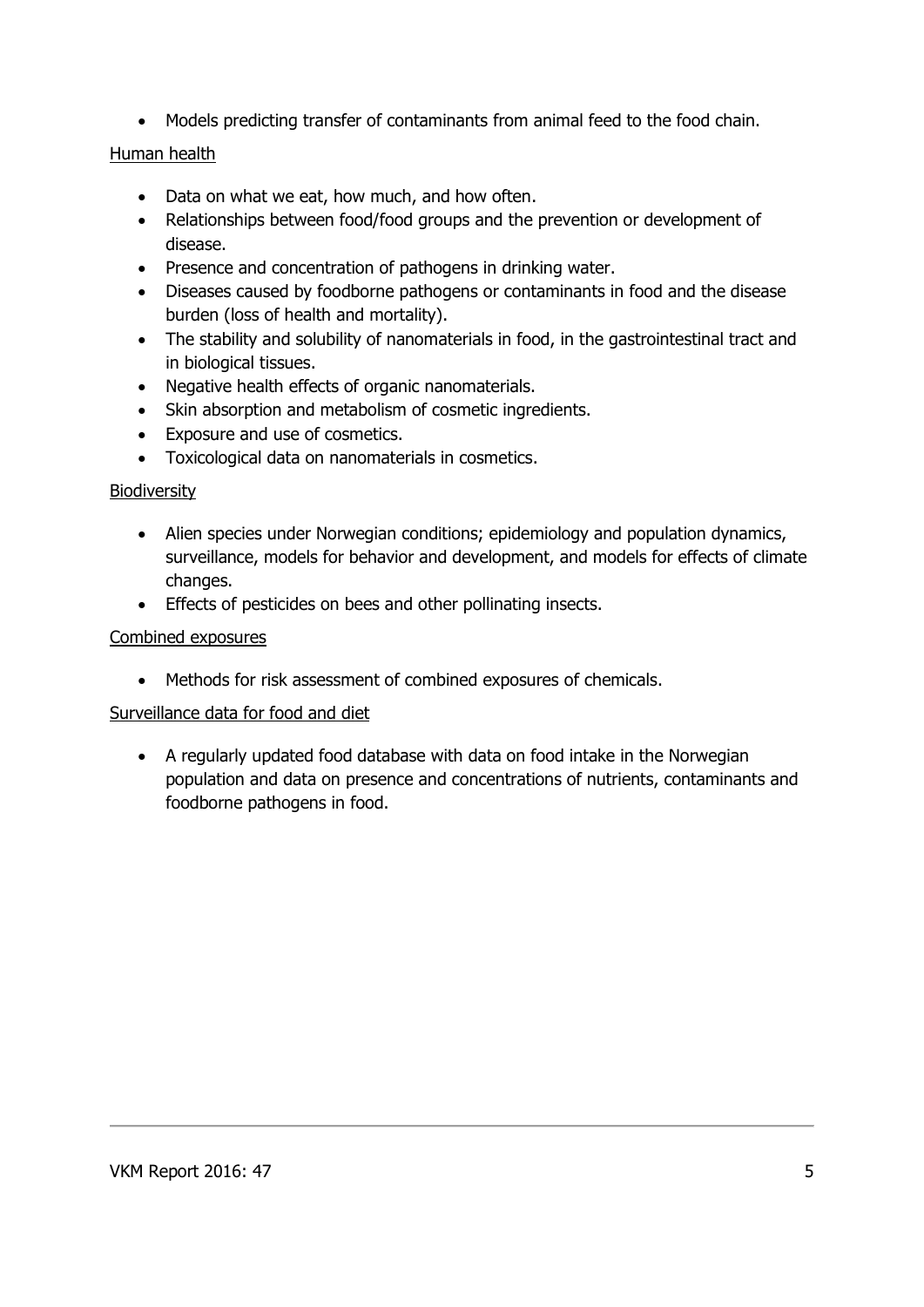# About VKM

VKM's risk assessments are performed at the request of the Norwegian Food Safety Authority and the Norwegian Environment Agency. In addition, VKM may perform selfinitiated assessments.

### **VKM assess risks within the following areas**

| Food safety<br><b>Biodiversity</b><br><b>Plant Protection Products</b><br><b>Biological Hazards</b><br>$\bullet$<br><b>Plant Protection Products</b><br><b>Genetically Modified Organisms</b><br>$\bullet$<br><b>Genetically Modified Organisms</b><br>Alien Organisms<br>$\bullet$<br><b>Food Additives</b><br>Trade in Endangered Species (CITES)<br>$\bullet$<br>Microbial Ecology<br><b>Flavourings</b><br>$\bullet$<br><b>Processing Aids</b><br>Materials in Contact with Food<br>Cosmetics<br>Contaminants<br><b>Animal Feed</b><br><b>Nutrition</b><br><b>Dietetic Products</b><br><b>Novel Food</b><br>Food Allergies<br>Animal Health and Animal Welfare<br><b>Plant Health</b> |  |
|-------------------------------------------------------------------------------------------------------------------------------------------------------------------------------------------------------------------------------------------------------------------------------------------------------------------------------------------------------------------------------------------------------------------------------------------------------------------------------------------------------------------------------------------------------------------------------------------------------------------------------------------------------------------------------------------|--|
|                                                                                                                                                                                                                                                                                                                                                                                                                                                                                                                                                                                                                                                                                           |  |
|                                                                                                                                                                                                                                                                                                                                                                                                                                                                                                                                                                                                                                                                                           |  |